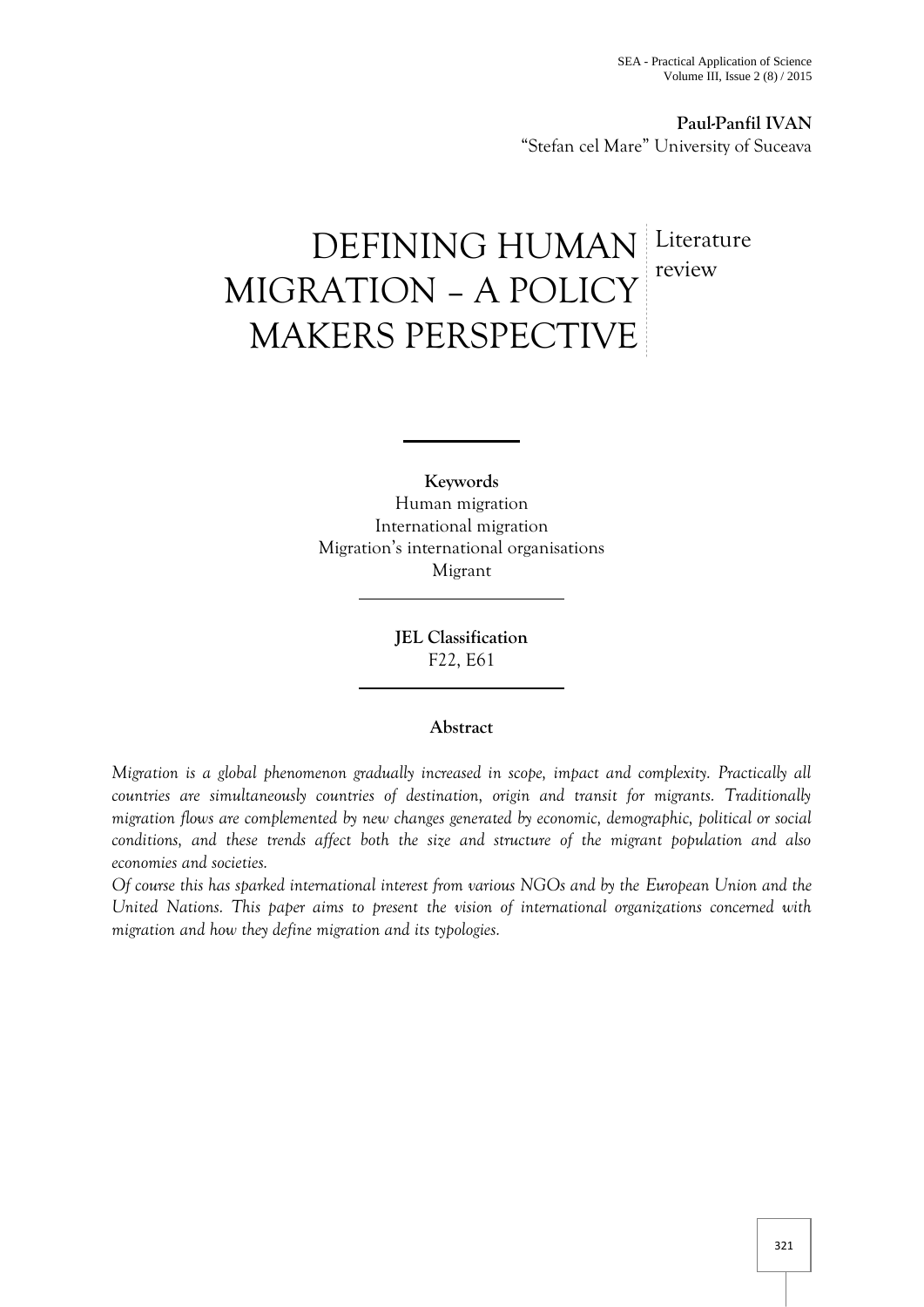### **1. Introduction**

Few international economic transactions and agreements are affecting living standards and financial stability of developing countries to the same extent that migration does it. Certainly the perception of the impact of migration on development is affected by how it is perceived the development itself.

The United Nations Organisation (UN) defines development as a complex concept that depends on many factors such as: reducing poverty, improving health, increasing access to education, gender equality and sustainable development, and also emphasizing effective global partnerships to achieve these factors. Human development requires emphasis on individual freedom and capability to reach such a standard of living that they consider valuable and, in this sense, migration can be seen as having a high intrinsic value in order to achieve a certain level of freedom (United Nations, 2000).

However, migration and debates on development tend to focus on the instrumental value of migration in achieving other goals such as those mentioned above.

Like many other concepts in the literature, the migration benefits of many definitions and approaches, related concepts or different classifications. There are differences in the literature regarding the concept used to name the mobility of people in other countries. Although the term ,, migration" (or the terms, international migration") occurs most often, the two arms of the term (emigration and immigration) are also used.

The act of emigrating means the actionto leave home and settle (permanently or temporarily) to another country.The act of immigrating means the action to come from a foreign country to settle here (Romanian Explicative Dictionary, 2009).

There is a growing importance for the definition of ,,migrant" in tandem with ,,migration". It also can be observed that although there are differences, almost all definitions contain two variables - time and space. If referring to space, it is generally shared the view that international migration involves crossing an international frontier in terms of time certain differences occur.

Migration is seen differently depending onsciences of study. Thus, demography focuses on technical arrangements for the registration, evaluation and calculation of global and specific indicators of the phenomenon. Geography takes into account the side of spatiality (geographical areas of departure and destination, distances, continents flows etc.).

Sociology try to assess the overall consequences of migration and cultural anthropology focuses on issues like relations between migrants and natives, cultural transfers, reacting to a particular system of rules, etc. From an economic perspective, the migrant is analysed as a supplier of labour, consumer, investor or a taxpayer, being immigrant or emigrant.

Also, there is a distinction between the use of the term "migration" and the "migration". Thus, the second most often used when referring to migration as a mass phenomenon, with a significant impact on history. The literature speaks of "migration" in a strictly historical context, in other ones use the term , migration" with the two facets of his (emigration, immigration).

Not least is required positioning the concept of migration in relation to the concept of geographical mobility because the two concepts are sometimes confused. Geographical mobility is related to the spatial dimension and movement of individual to take a new job in another location regardless of its size (city, region, country or continent). This feature of mobility reduces the supply-demand imbalances of the labour market and thus influences the economic development (Cucuruzan, 2010).

Basically, any movement of the work production factor from one area to another is a geographical mobility, and if in this movement a change of residence occurs then we talk about migration. In other words, a migrant is unequivocally a mobile person but a mobile person is not necessarily a migrant. There are authors who do not assimilate the differences between the two terms considering migration the displacement to the workplaceand the residence maintaining residence.

The connection between the two concepts is easier to see from a space-time approach, where is considered that both migration and mobility can take place over distances of varying sizes. This connection can be seen in the Figure no. 1.

While it would seem that migration is confused with the short-distance mobility, the difference between those two stays in the novelty brought by migration, placing the individual in a new context. The mobility allows the departure and the return of the individuals even every day, at the same address (Cucuruzan, 2010).

The European Commission is using the concept of "free movement of workforce", starting from the principle of free movement. Free movement of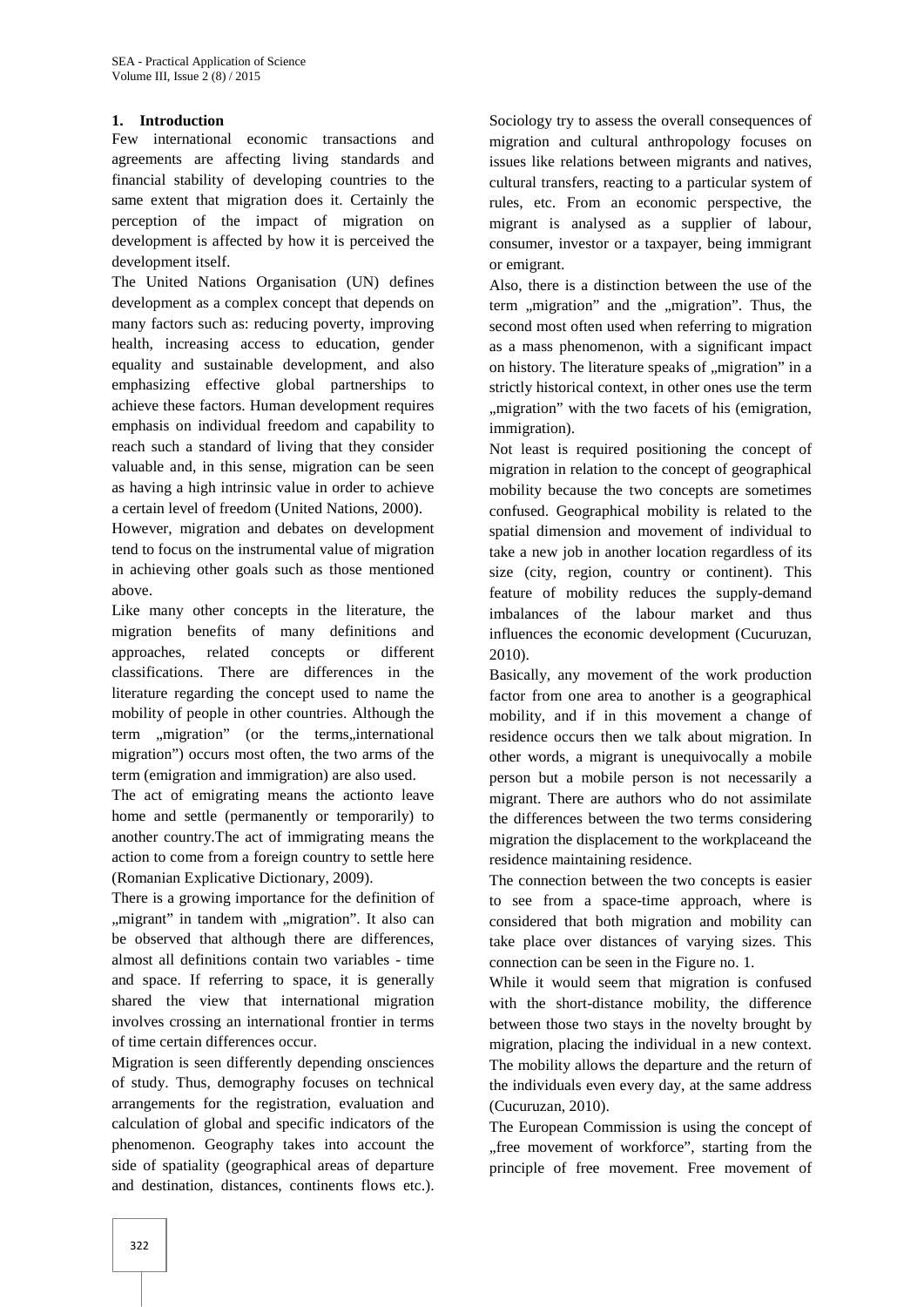workers is a fundamental principle enshrined in Article 45 of the Treaty on the Functioning of the European Union (EU), stating that the EU citizens are entitled:

- to look for a job in another EU country;
- to work in that country without needing a work permit;
- to reside in that country for this purpose;
- to remain in that country beyond the period of employment;
- to receive the same treatment as nationals of that country in terms of access to employment, working conditions and all other social and tax advantages.

EU citizens can transfer certain rights related to health insurance and social security in that country and the recognition of professional qualifications in other countries it's also possible (European Union, 2010).

# **2. Defining migration – two different approaches**

If you need to talk about the history of migration definition, it can't be told exactly when this term was used for the first time, precisely because migration is a historical phenomenon very normal in today's society and it no longer requires definition. However, the phenomenon has many facets and features, therefore it is more than necessary to define the concept of migration and its related forms.

The literature abounds with definitions and classifications in terms of migration and migrants. In the first phase should be recalled the contribution of Alan Simmons whose first study to clarify the definitions and typologies of migration, suggests the use of three large-scale dimensions in order to define migration: a change of residence, a change of employment and a change of social relations. He suggested that the three dimensions should always be considered when defining migration, which gradually gained ground as can be seen in the definitions that follow. He observed also the fragmentation of the domain because the migration theories are covering specific types of different historical and social contexts. This fragmentation affects the distinction between causes and effects and levels of analysis: micro, macro, domestic or foreign (Simmons, 1987).

One of the most frequently cited definition is the one given by the International Organization for Migration (IOM) which presents migration as "the

movement of a person or group of persons across borders or within the same state. It is a displacement of the population, including any type of human mobility, regardless of duration, nature and causes; it includes migration of refugees, displaced persons, economic migrants and people who move for other purposes, including family reunion" (International Organization for Migration, 2004). Furthermore, IOM provides definitions of all concepts that have emerged in recent years in the field of migration. Regarding literature, most definitions of migration are occurring after mid last century (after 1950).

One of the most important economic publications in the field of migration, but this time of the internal migration is the sixth manual published by the United Nations for studies on population - ...Methods of measuring internal migration", published in 1970 that provides a range of information and defines the most important concepts in the field. Here, migration it has a much narrower definition than the definition IOM provided but includes the time as a component and is more easily to be adapted to different contexts.

The manual is based on the concept of "population displacement in space" that can vary depending on the distance and time and that can cover various activities related to everyday life - from traveling to work to shopping and travel. But these movements must be distinguished from those involving long or permanent stay in the destination location and those are covered bythe migration movements. The essential character of migration is the fact that this involves change of residence and the start of a new life in a different place (United Nations, 1970).

Through this differentiation of migration, the manual removes other types of spatial mobility associated with migration, like nomadism (the displacement of populations that have no fixed residence) or seasonal movements (movements of people living in two or more locations during in one year).

However, change of residence (the residential mobility) varies depending on the distance and the moves can be exactly appreciated - from an apartment to another in the same building or from a house to another in the same neighbourhood or city –this can't no way be classified under migration. This becomes clearer when the term "place" is replaced with "locality". The locality itself is a largely nondescript term but at least indicates that migration requires changing the living environment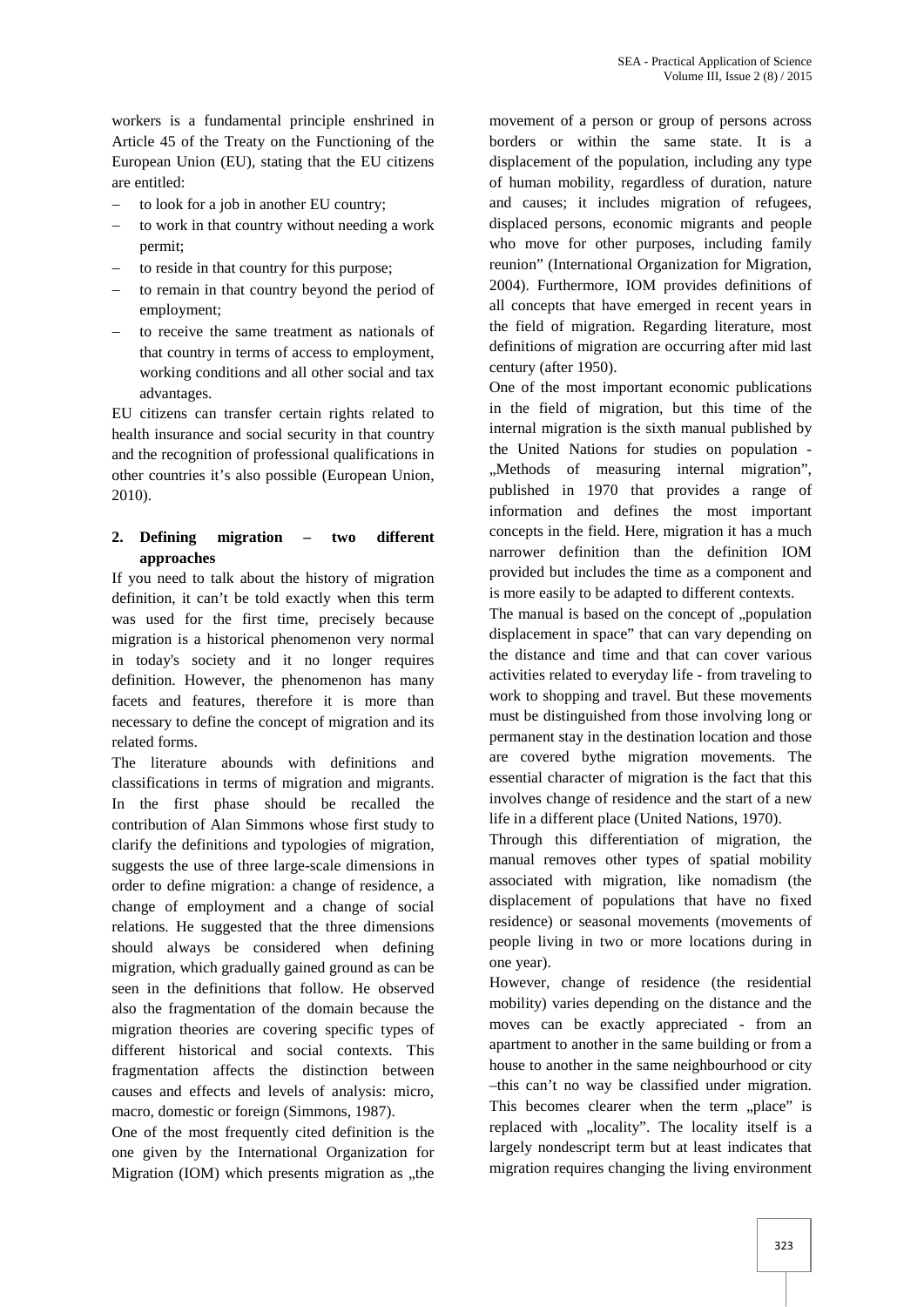in tandem with the change of residence. Since no one of those can't be measured objectively, the most easily quantifiable characteristic is the distance but starting from one minimum distance we can talk about migration.

Considering these issues, the United Nations defines migration as ,,a move from a migration area in another area of migration (or moving over a certain minimum distance) that is done in a given time and involves a change of residence" (United Nations, 1970).

Given that both IOM and the UN are generally defining migration it can be seen that the distinction between internal and external migration (international migration) is more than necessary.

# **3. Migration and migrants – a topic of global interest**

Of course not only IOM and the UN have tried to define the migration, there are certain other international organizations that have provided definitions based on those provided by IOM and the UN.

The Table no. 1 shows, in addition to how migration is defined by other international organizations, their affiliation to the definitions provided by IOM or the UN.It can be seen that IOM definition is a reference in defining migration. At the same time, there are organizations that have chosen to define only the migrants as we can see later in this paper.

Regarding literature, the optics are much diversified. As in other areas there is not a definition that is universal in all circumstances and in all situations, acting as a standard in all units of space. So we can say that a complete definition of migration that meets all requirements has not yet identified.

We stated earlier that the definition of migration as a concept is followed in most of the works in the field by the definition of migrants, sometimes giving them even greater importance. Most authors define concisely migrants as "participants" to migration, making distinctions when it comes to defining the migration. But, as in the case of migration, there are a number of differences in the approach of international organizations. For example, IOM believes that there is no universally accepted definition for the migrant, this normally covering all the situations when the decision to migrate is taken by individual reasons and without constraints of external factors. It also specifies that

the term applies to persons and family members who move to another country or region to improve the social and material conditions or the prospects (International Organization for Migration, 2004).

From the UN perspective, the migrant is "a person who changed residence from a particular area of migration into another (or went above a certain minimum distance specified/agreed) at least once in a time given" (United Nations, 1970). A technical definition but easily adaptable to various contexts which may change.

We mentioned earlier that the international organizations were more generous in terms of defining migrants in relation to defining migration. Table no. 2 shows in addition to the above definitions for IOM and the UN other migrant definitions given by the most important international organisations interested by the topic.

The most comprehensive international treaty on migration and human rights is the United Nations International Convention on the rights of migrants which was adopted in 1990.

This treaty sets the standard in the field of access of migrants to the human rights but it met indifference because only forty states have ratified it and it wasn't ratified by the countries powerfully involved in migration. This shows how migrants are omitted regarding their access to rights even if their work is essential in the global economy and how non-economic aspects of migration (particularly the migrants' rights) are part of the neglected dimension of globalization.

The treaty defines the migrant worker as "a person who will be engaged, is engaged or has been engaged in a paid activity in a state where he has no citizenship" (United Nations International Convention on the rights of migrants, 1990).

Another definition of the migrant worker is given by the Organization for Economic Cooperation and Development (OECD) in its glossary of terms from 2007: "The migrant workers from abroad are foreigners admitted by the receiving state for the specific purpose of doing an economic activity paid within the recipient state; the length of their stay is usually restricted to the type of their employment" (Organization for Economic Cooperation and Development, 2007).

The two definitions are used by all international organizations, observing a preponderance to the definition proposed in the 1990 UN treaty, considered a highly important document in the field. European Commission treats equally both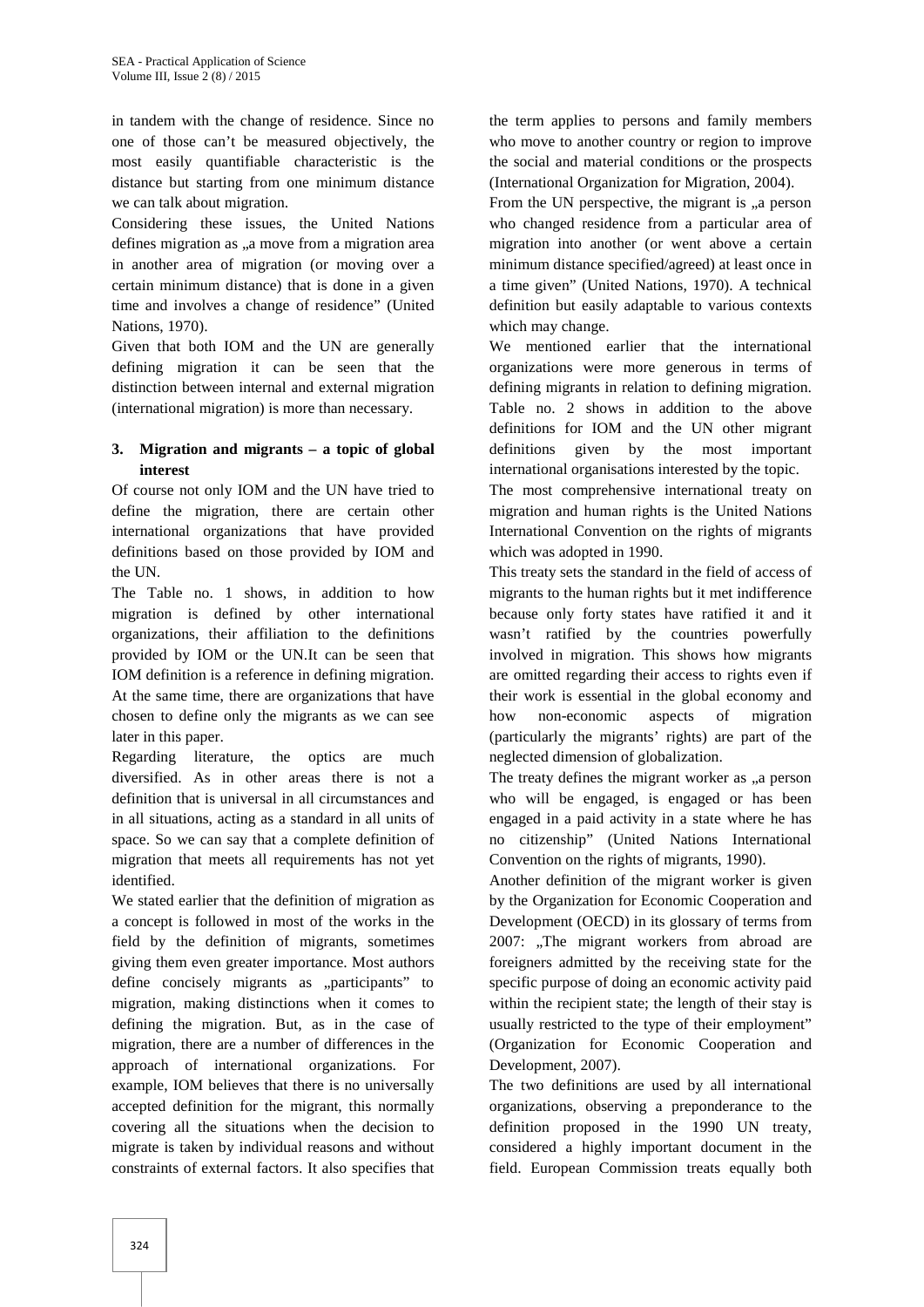approaches (UN and OECD) taking both of them in its documents and publications (European Commission, 2012).

### **4. Conclusions**

By analysing the definition of migration and 5. migrants we can see their widely sense and the difficulty of distinguishing between migrants. Also, we can see some attempts to define the migration in a context that takes into account all the(new) situations.

Of course, given all the definitions listed above we question if it's important how migration and migrants are defined for the current society and its deciders. Defining migration and migrants is not a simply technical issue because it has a significant impact on migration data and on the analyses generated from them. An incorrect definition has a negative effect on the understanding by the society and the policies creators, generating difficulties for authorities. Not all the migrants from the public debates or from databases are the subject of controls or of migration policies.

#### **Acknowledgments**

"This paper has been financially supported within the project entitled *"SOCERT. Knowledge society, dynamism through research",* contract number POSDRU/159/1.5/S/132406. This project is cofinanced by European Social Fund through Sectoral Operational Programme for Human Resources Development2007-2013. **Investing in people!**"

# **References**

- 1. \*\*\* (2009). Dicționarul Explicativ al Limbii Române [Romanian Explicative Dictionnary].
- 2. Ailenei, D. (coord.) (2009). *Realizarea unor scenarii privind pierderile de forță de muncă și capital uman ale României.* [Development of scenarios for loss of employment and human capital of Romania] Location: Bucure ti. Publisher: Academia de Studii Economice Bucure ti, Contract cercetare nr. 91-050/21.09.2007, PN II – parteneriate în domenii prioritare, Etapa III/2009. Corelația inegalit ți – tipuri comportamentale- coeziune economic i social Retrieved from: http://www.coeziune.ase.ro/files/Lucrare%20fa za%203.pdf
- 3. Cucuruzan, R.-E. (2010). *Migrația și mobilitatea forței de muncă din România în contextul integrării europene.* [Romanian migration and labor mobility within the European integration].Location: Cluj. Publisher: Ed. Fundația Studii Europene
- 4. European Comission (2012). *Asylum and Migration. Glossary 2.0. A tool for better comparability produced by the European Migration Network.* Location: Luxembourg, Publisher: Publications Office of the European Union
- European Migration Network. *EMN*<br>Glossarv&Thesaurus. Retrieved from:  $Glossary \& The saurus.$ http://ec.europa.eu/dgs/home-affairs/what-we do/networks/european\_migration\_network/glo ssary/index\_m\_en.htm
- 6. European Union (2010). *Consolidated version of treaties. Charter of fundamental rights*. Location: Bruxelles. Publisher: Publications Office of the European Union. Retrieved from: http://europa.eu/pol/pdf/consolidatedtreaties\_ro.pdf
- 7. Global Migration Group (2010). *Mainstreaming Migration into Development Planning: A Handbook for Policy-makers and* Practitioners. Publisher: International Organization for Migration. Retrieved from: publications.iom.int/bookstore/free/GMG2010. pdf
- 8. International Organization for Migration (2004). *Glossary on Migration*. Retrieved from: http://publications.iom.int/bookstore/free/IML

\_1\_EN.pdf

- 9. Organization for Economic Cooperation and Development (2007). *Glossary of statistical terms*. Location: Paris, Publisher: OECD. Retrieved from: http://stats.oecd.org/glossary/download.asp
- 10. Red Cross. *Positive images toolkit. Educator's guide*. Retrieved from: http://www.redcross.org.uk/~/media/BritishRe dCross/Documents/What%20we%20do/Teachi ng%20resources/Teaching%20packages/Positi ve%20images/English/PDF/2011%20Positive %20Images%20Definitions.pdf
- 11. Simmons, A. (1987). Explaining migration: Theory at the crossroads. In Duchêne J., (ed.), *Explanation in the Social Sciences: The Search for Causes in Demography* (pp. 73-92)*.* Location: Louvainla-Neuve. Publisher: Université catholique de Louvain, Institut de démographie
- 12. United Nations (1970), *Methods of measuring internal migration*. Location: New York. Publisher: United Nations Publications
- 13. United Nations (2000). *Millenium*<br>*Declaration(A/55/L.2). The 8<sup>th</sup> Plennary Declaration(A/55/L.2), The 8th Plennary Meeting, September 8, 2000*. Retrieved from:http://www.un.org/millennium/declaratio n/ares552e.htm
- 14. United Nations Educational, Scientific and Cultural Organization. *Glossary.* Retrieved from: http://www.unesco.org/new/en/social-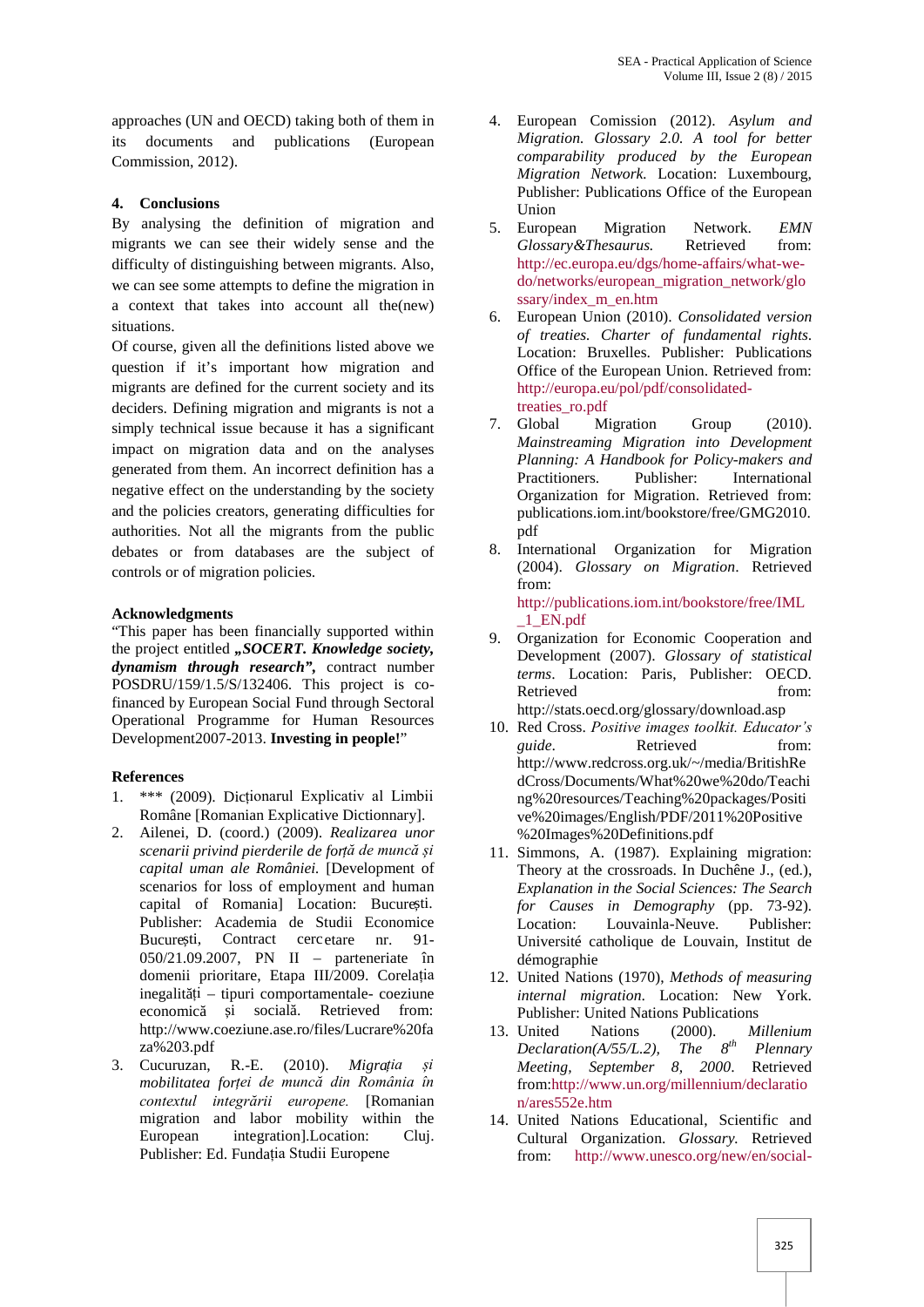#### and-human-sciences/themes/international migration/glossary/migrant/

15. United Nations International Convention for the Protection of the Rights of All Migrant Workers and Members of Their Families

(1990). *Resolution no. 45/158 of 18 December 1990, Art. 2.1, p. 2.* Retrieved from: http://www.migrationeducation.org/fileadmin/ uploads/cmw\_02.pdf

#### *Tables*

Table no. 1

*Defining migration from the perspective of international organizations*

| <b>Definition</b>                                                                                                                                                                                                                                                                                                                                                                                                                                                                                                                                                                                                                                                                                                                                                                                                                                                                                                                                            | <b>Organization</b>                                                                 | <b>Affiliation</b> |
|--------------------------------------------------------------------------------------------------------------------------------------------------------------------------------------------------------------------------------------------------------------------------------------------------------------------------------------------------------------------------------------------------------------------------------------------------------------------------------------------------------------------------------------------------------------------------------------------------------------------------------------------------------------------------------------------------------------------------------------------------------------------------------------------------------------------------------------------------------------------------------------------------------------------------------------------------------------|-------------------------------------------------------------------------------------|--------------------|
| "In the context of the EU migration is the act whereby a person:<br>takes up a residence in the territory of a Member State for a period<br>that is, or is expected to be at least twelve months, having previously<br>been resident in another Member State or in a third country; or<br>previously being a current resident of a Member State, ceases to<br>have his normal residence in that Member State for a period that is,<br>or is expected to be at least twelve months."<br>"In a global context migration is the movement of a person or a group of<br>people by crossing an international (international migration) or within a<br>state (internal migration). It is a movement of population which includes<br>any type of population displacement regardless of duration, purpose or<br>causes, including migration of refugees, displaced persons, economic<br>migrants or people who move for other reasons, including family<br>reunions." | European<br>Comission<br>European<br><b>Migration Network</b>                       | IOM<br>UN          |
| "Migration is crossing the barriers of a political or administrative unit<br>for a certain period of time. It includes relocation of refugees, displaced<br>persons, the homeless and migrants for economic reasons."                                                                                                                                                                                                                                                                                                                                                                                                                                                                                                                                                                                                                                                                                                                                        | <b>United Nations</b><br>Educational,<br>Scientific and<br>Cultural<br>Organization | <b>IOM</b><br>UN   |
| "Migration is the movement of people from one place to another.<br>Migration can take place within the same country or between different<br>countries. Migration differs from tourism because migration refers to<br>people who go to a new place to settle and reside on the longer term and<br>where they establish deep relationships."                                                                                                                                                                                                                                                                                                                                                                                                                                                                                                                                                                                                                   | <b>Red Cross</b>                                                                    | IOM                |

*Note: References: European Comission, 2012; European Migration Network, United Nations Educational, Scientific and Cultural Organization, Red Cross*

Tabel no. 2

*Defining migrant from the perspective of international organizations*

| <b>Definition</b>                                                                                                             | <i><b>Organization</b></i>         |
|-------------------------------------------------------------------------------------------------------------------------------|------------------------------------|
| "Any person living temporarily or permanently in a country where it wasn't                                                    | <b>United Nations Educational,</b> |
| born and where it gained some significant social ties to this country."                                                       | Scientific and Cultural            |
|                                                                                                                               | Organization                       |
| "Any person who changes the country of his former habitual residence."                                                        | <b>Global Migration Group</b>      |
| "A general term for an immigrant or emigrant that defines a person who<br>leaves a country or region to settle into another." | <b>European Comission</b>          |